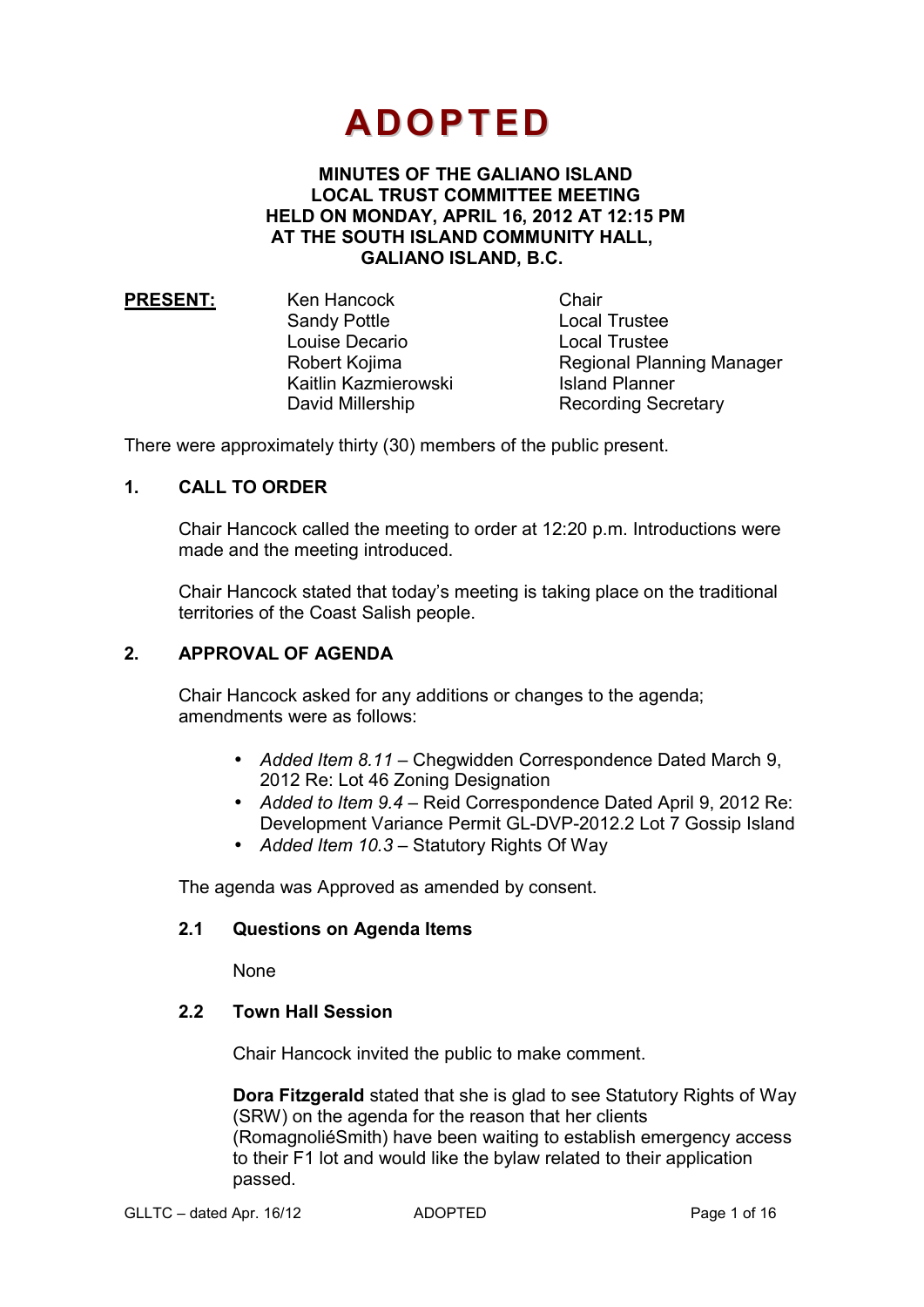**Andrew Loveridge** stated support for the Galiano Land and Community Housing Trust (GLCHT) and requested expedited treatment for related application GL-RZ-2011.1.

**Tom Hennessy** stated that GLCHT has been working hard and working well with Planner Kazmierowski. He stated that GLCHT recently met with J.G. Consulting Services Ltd. on Salt Spring Island and that development consultant Janis Gauthier, will soon provide GLCHT a report regarding housing agreement recommendations. Mr. Hennessy stated that J.G. Consulting Services Ltd. supports GLCHT current plans and location.

**Doug Latta** stated that once GLCHT receives the J.G. Consulting Services Ltd. report regarding housing agreement recommendations, then GLCHT would send their proposed housing agreement to Planner Kazmierowski. He stated support for Islands Trust legal counsel reviewing the GLCHT proposed housing agreement.

Regional Planning Manager (RPM) Kojima responded that Planner Kazmierowski would be away for the next two weeks and that he would handle her file(s) in her absence.

**Andrew Loveridge** stated support for GL-RZ-2011.2 (Dewinetz). Mr. Loveridge stated support for conservation and commented that allowing people to live on their land(s) encourages good stewardship and reduces the risk of land clearing.

There being no further comments from the public, Chair Hancock closed the Town Hall meeting.

# **3. COMMUNITY INFORMATION MEETING**

None

# **4. PUBLIC HEARING**

None

#### **5. PREVIOUS MEETINGS**

#### **5.1 Local Trust Committee Minutes for Adoption**

 5.1.1 Minutes of February 29, 2012 Local Trust Committee Special Meeting

 Chair Hancock stated that the minutes needed further review and encouraged additional comments for inclusion.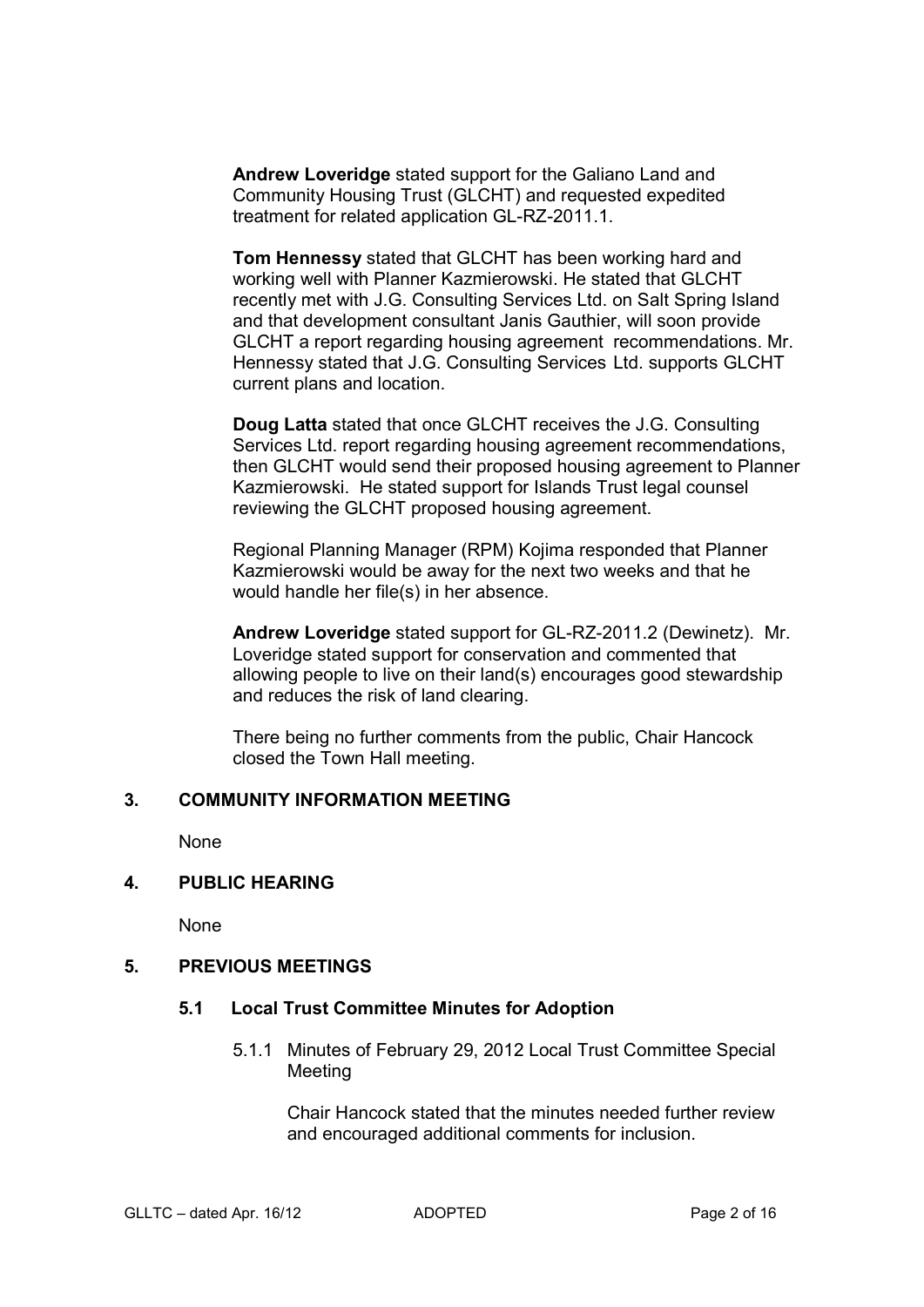# Resolution GL-LTC-15-12

 It was Moved and Seconded that the Galiano Island Local Trust Committee defers adoption of Minutes of February 29, 2012 Local Trust Committee Special Meeting to the next business meeting on May 14, 2012.

# **CARRIED**

# **5.2 Public Hearing Records and Community Information Meeting Notes**

None

# **5.3 Section 26 Resolutions-without-meeting**

Four (4) resolutions were referenced.

#### **5.4 Advisory Planning Commission**

None

# **6. BUSINESS ARISING FROM THE MINUTES**

#### **6.1 Follow-up Action Report**

Planner Kazmierowski provided information.

Trustee Decario requested that the two information pamphlets relating to Draft Bylaw No. 228, be mailed to the community ahead of the May 14, 2012 meeting, and that both the long and short versions of the bylaw be included in the agenda package.

# **7. DELEGATIONS**

None

# **8. CORRESPONDENCE**

Correspondence items are received by virtue of being on the agenda.

 Correspondence received concerning applications and/or projects is considered with the application/project.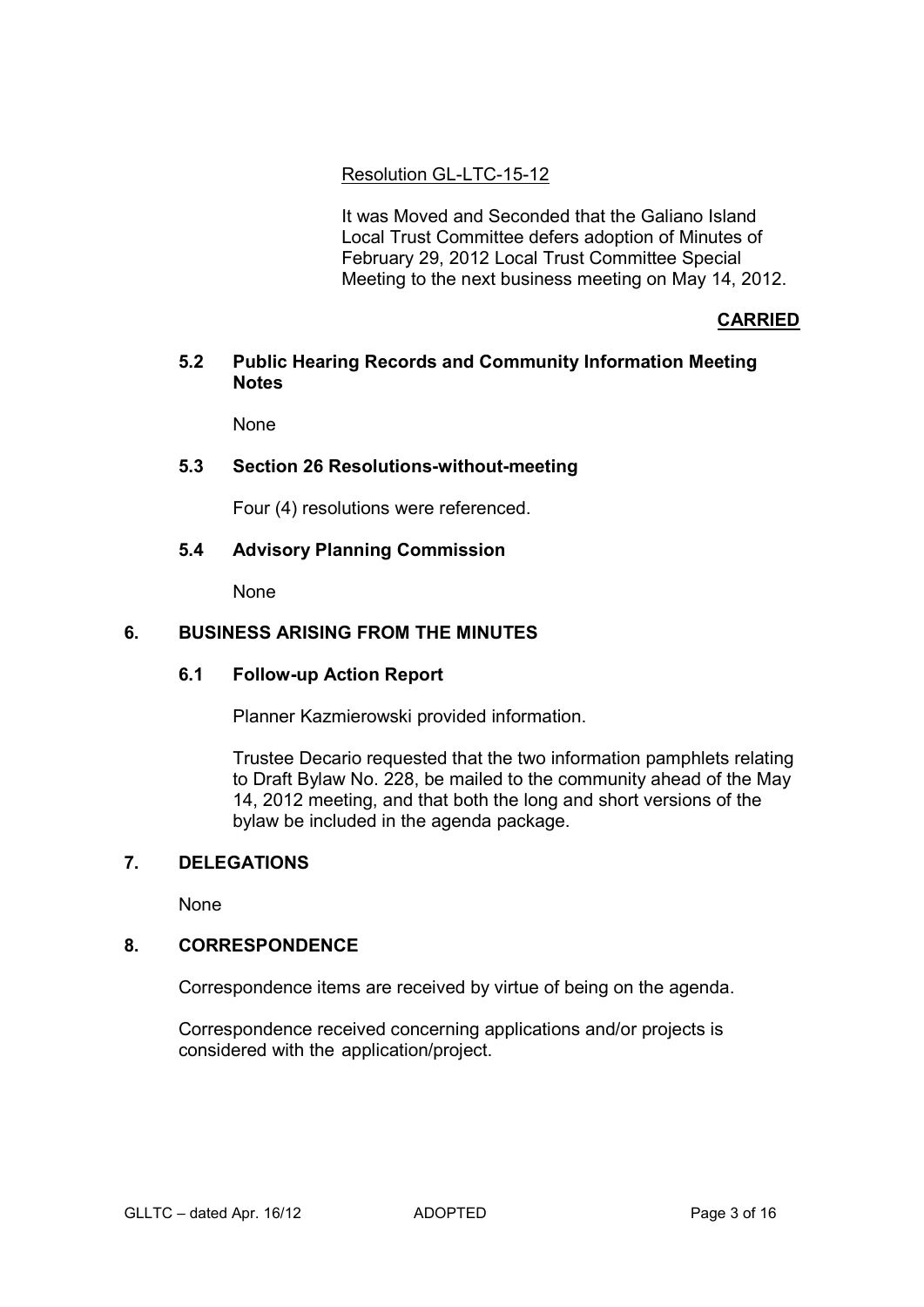# **8.1 J. Rowlandson email dated February 6, 2012 re: Support for Rural Cycling**

# Resolution GL-LTC-16-12

 It was Moved and Seconded that the Galiano Island Local Trust Committee urges the Province of British Columbia to invest in cycling infrastructure in rural communities, in order to accelerate the availability and broaden the range of cycling opportunities for commuter, recreational and competitive cyclists living in and visiting rural and urban areas.

#### **CARRIED**

 Trustee Pottle stated there would be a need for further discussion and public input regarding any proposed increased width and refurbished road shoulders to accommodate cycling.

# **8.2 A. Shaw letter dated February 18, 2012 re: February 13th LTC Meeting**

 Chair Hancock stated that he has already responded to Ms. Shaw and that he thanked her for her comments.

 Trustee Decario stated that Ms. Shaw did not attend the February 13, 2012 meeting and that her comments are therefore based on hearsay a little bit. Trustee Decario stated that the minutes of the February 13, 2012 Local Trust Committee (LTC) Business Meeting accurately reflect what happened.

# **8.3 L. Livermore letter dated February 17, 2012 re: February 13th LTC Meeting**

 Chair Hancock stated that he has already responded to Ms. Livermore and that he thanked her for her comments.

 Trustee Decario stated that Ms. Livermore did not attend the February 13, 2012 meeting and that her comments are therefore based on hearsay a little bit. Trustee Decario stated that the minutes of the February 13, 20012 Local Trust Committee (LTC) Business Meeting accurately reflect what happened.

# **8.4 C. Stephenson email dated February 15, 2012 re: February 13th LTC Meeting**

No action

# **8.5 A. Shaw email dated March 1, 2012 re: Thank you**

No action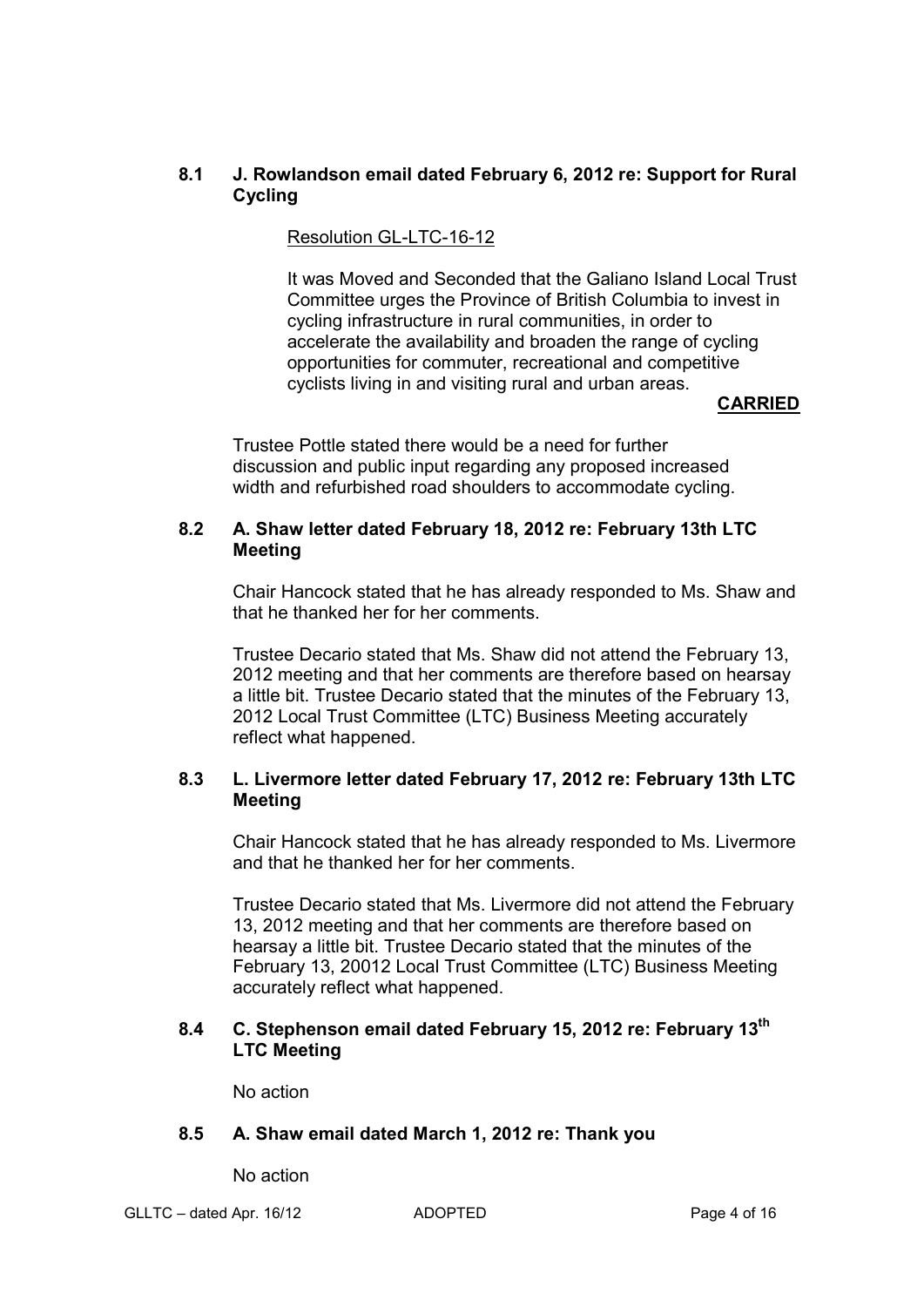# **8.6 P. LeBlond email dated March 1, 2012 re: February 29th Info Meeting**

No action

#### **8.7 C. Bastedo letter dated March 9, 2012 re: Forest Lot Owners on Galiano**

Chair Hancock commented that as a matter of process, correspondence that is cc'd to the LTC is not usually included in the agenda but that in this case it was for the reason that the information was directly relevant to the LTC.

 There was some discussion regarding the accuracy/inaccuracy of the statement "Forest Lot Owners on Galiano have to give away 75% of their land in order to live on it."

#### **8.8 P. Midgley letter dated March 19, 2012 re: Parking on Galiano Island**

There was some discussion regarding possible ways in which to address the parking issue.

#### Resolution GL-LTC-17-12

It was Moved and Seconded that the Galiano Island Local Trust Committee directs staff to add Parking to the Work Program Projects list with specific reference to P. Midgley correspondence dated March 19, 2012 regarding Parking on Galiano Island, and write to Mr. Midgley thanking him for his comments and input and informing him of the Local Trust Committees decision.

# **CARRIED**

# **8.9 M. & N. Harting email dated March 21, 2012 re: Forest Land Issues**

No action

#### **8.10 I. Kramer letter dated March 19 2012 re: F1 Zone**

 There was some discussion regarding the need to clarify exactly what Mr. Kramer is proposing; application process and the hope for a resolution.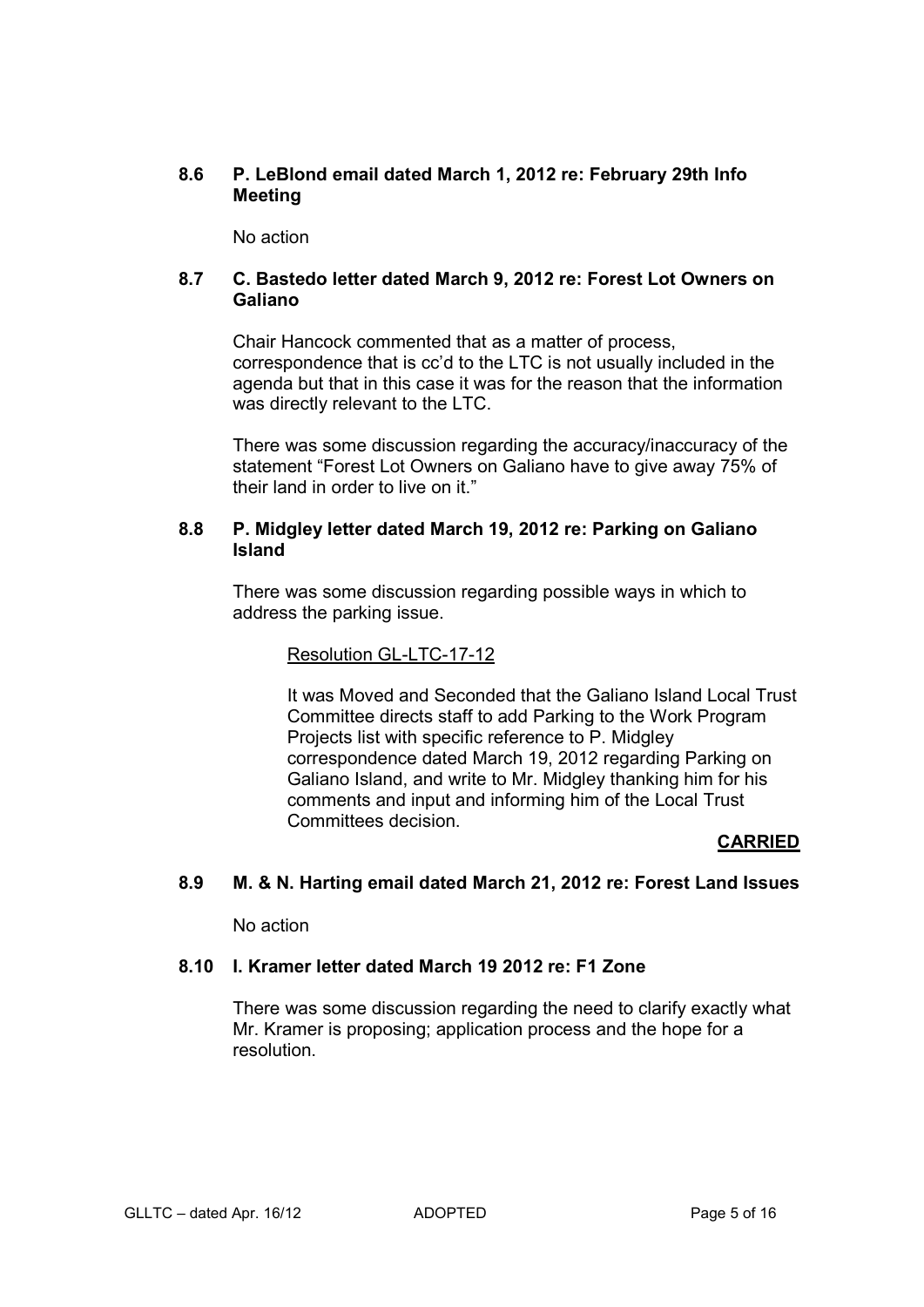Resolution GL-LTC-18-12

It was Moved and Seconded that the Galiano Island Local Trust Committee directs staff to reply to Mr. Kramer, by thanking him for his letter dated March 19, 2012 regarding F1 Zone and encouraging him to contact staff at anytime to examine options relating to his properties.

#### **CARRIED**

#### **8.11 Chegwidden Correspondence Dated March 9, 2012 Re: Lot 46 Zoning Designation**

Planner Kazmierowski provided information.

 There was some discussion regarding F2 and FLR zoning, application process, emergency access and FLR regulations.

#### Resolution GL-LTC-19-12

 It was Moved and Seconded that the Galiano Island Local Trust Committee directs staff to add District Lot 46 property to the list of Land Use Bylaw amendments under item No. 2 LUB Updates on the Work Program Projects list.

# **CARRIED**

Chair Hancock stated that staff would contact the Chegwidden's and provide them with an update.

# **9. APPLICATIONS, PERMITS, BYLAWS AND REFERRALS**

# **9.1 GL-DVP-2011.6 (Waterfall & Kowalski)**

 Planner Kazmierowski provided information from *Staff Report dated February 28, 2012 (File No.: GL-DVP-2011.6 (Waterfall & Kowalski)) Re: Development Variance Permit GL-DVP-2011.6* (Waterfall & Kowalski).

 Planner Kazmierowski stated that no letters of support/concern were received.

 Lawrence Waterfall and Janusz Kowalski were in attendance and spoke on behalf of the application.

There was some discussion regarding site visits; date(s) of work(s) done; Development Permit Areas (DPA's); setbacks; stairs being considered a "structure"; the need for a proper survey; the need for a hazardous slope engineering assessment; protection of foreshore; safety; visual impact and potential liability.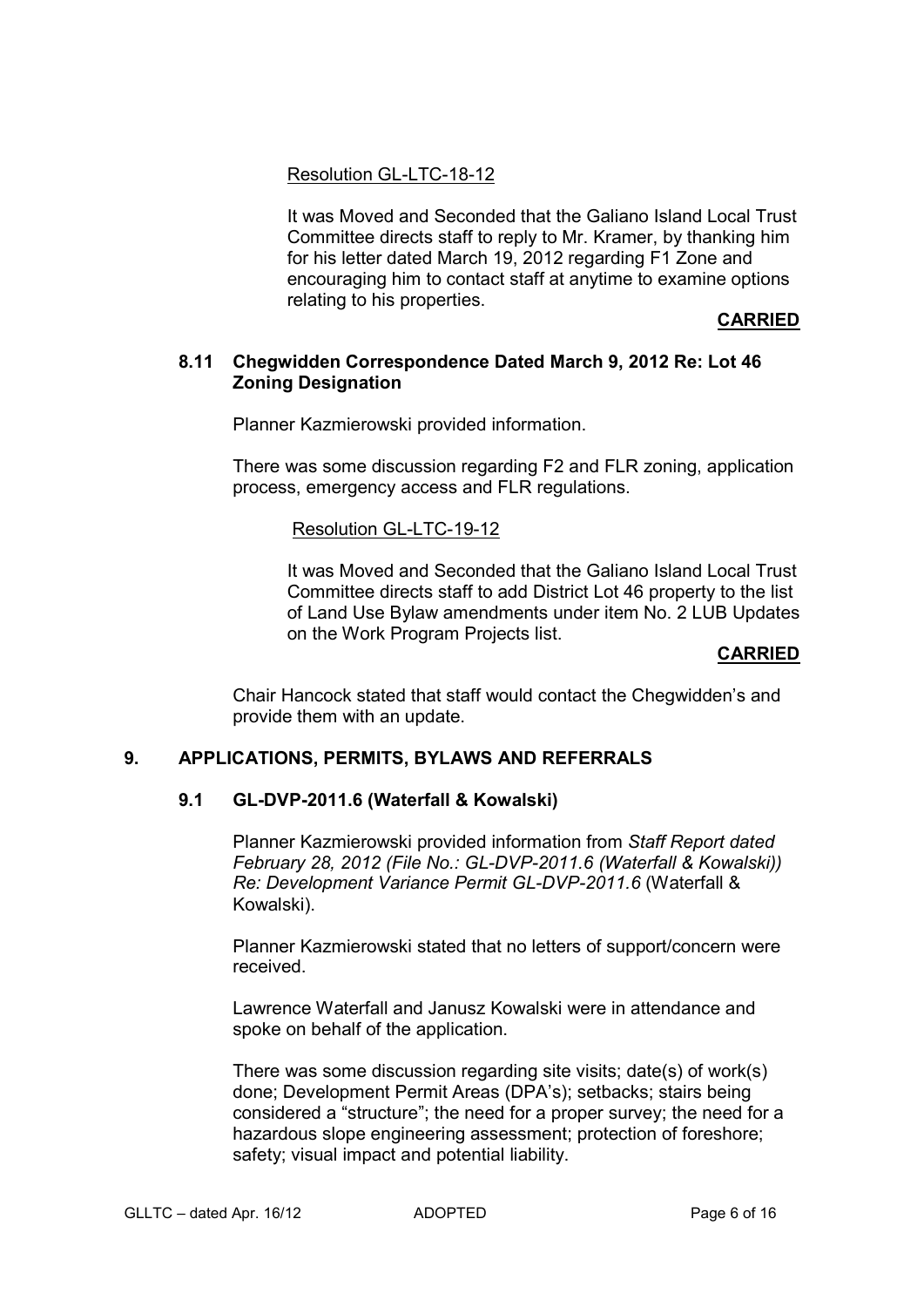Resolution GL-LTC-20-12

It was Moved and Seconded that the Galiano Island Local Trust Committee amends GL-DVP-2011.6, by DELETING article g) and that GL-DVP-2011.6 be approved as amended, for all existing and proposed structures except the portion of beach access stairs currently sited within the 7.5 metre setback to the natural boundary of the sea, and the 6 metre setback to the exterior side lot line.

# **CARRIED**

# **9.2 GL-RZ-2011.2 (Dewinetz)**

 Planner Kazmierowski provided information from *Revised Staff Report dated March 30, 2012 (File No.: 3650-25/GL-RZ-2011.2 (Dewinetz)) Re: Preliminary Staff Report for GL-RZ-2011.2 (Dewinetz).* 

**Planner Kazmierowski stated that one letter of support from BC Parks** was received.

Richard Dewinetz was in attendance and spoke on behalf of the application. He stated that BC Parks does not support *Figure 11: Road Network Plan designations* in the revised staff report. Mr. Dewinetz referred to *Figure 11: Road Network Plan designations* as the "road to nowhere".

Mr. Dewinetz stated concern that the revised staff report forced consideration for community housing despite the application already including considerable benefit(s) to the province and community. He stated concern that BC Parks might oppose the idea of having to give up land(s) for community housing. Mr. Dewinetz also stated his concern of any necessary potential infrastructure services costs relating to forced consideration for community housing.

There was some discussion regarding wetland protection, forest protection, affordable/community housing, road network plan (RNP), extended care plan for Galiano seniors via the Page Drive Society, Mr. Dewinetz concerns, past application requirements, Zizzy/Brown application requirements, logistics, density trading, covenants and next steps.

# Resolution GL-LTC-21-12

 It was Moved and Seconded that the Galiano Island Local Trust Committee directs staff to prepare draft bylaws for GL-RZ- 2011.2 (Dewinetz).

#### **CARRIED**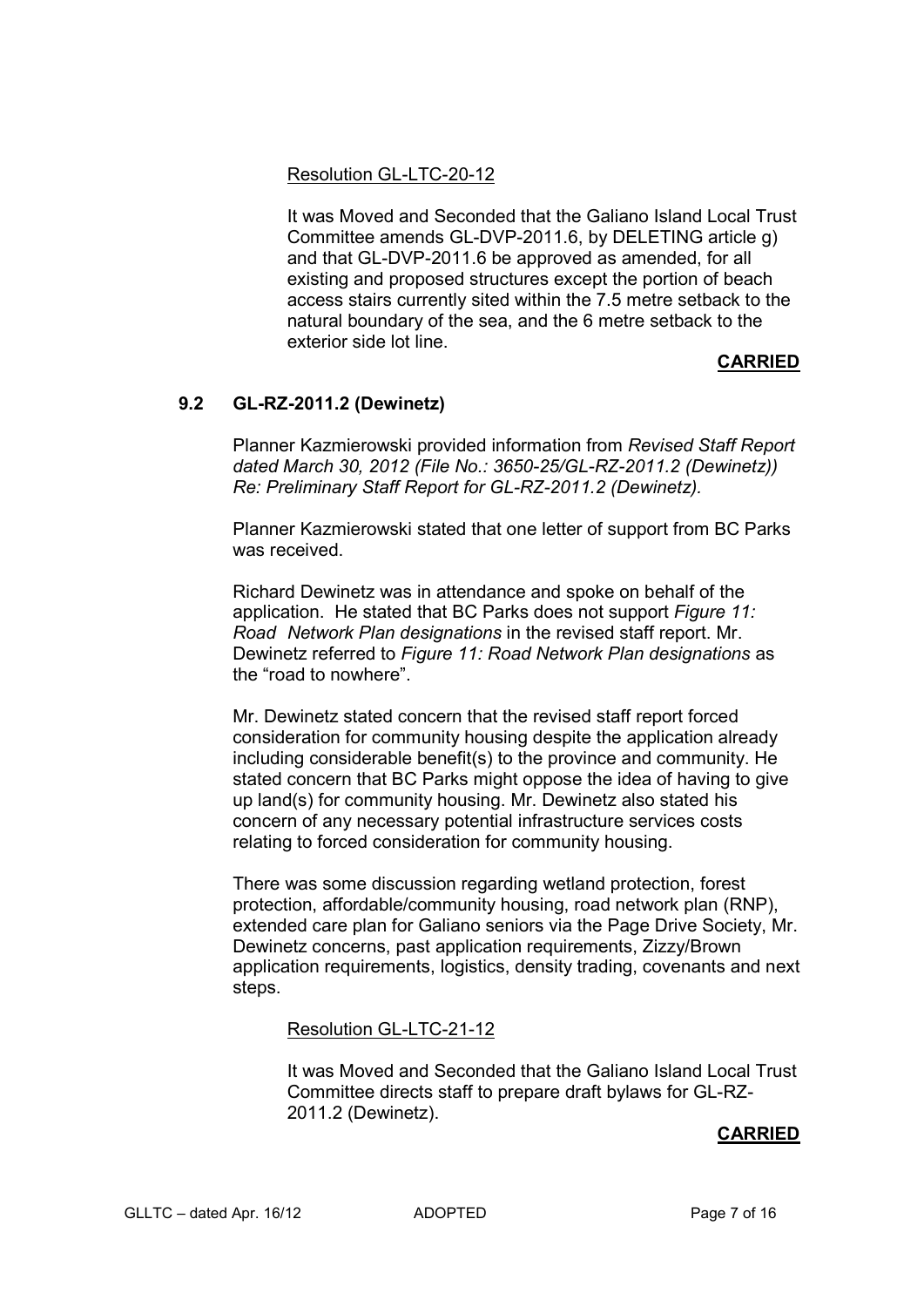# Resolution GL-LTC-22-12

 It was Moved and Seconded that the Galiano Island Local Trust Committee directs staff to explore the option of community housing with the applicant (Richard Dewinetz) and report back at a future meeting.

# **CARRIED**

# 9.2.1 G. Coward email dated March 5, 2012

 Gary Coward was in attendance and stated support for affordable housing initiatives.

 Chair Hancock thanked Mr. Coward for his input and stated that since the Zizzy/Brown application is post public hearing no further discussion could ensue.

# **9.3 GL-RZ-2006.3 (McNab)**

Planner Kazmierowski provided information relating to recent correspondence with Gundy McNab.

 There was some discussion regarding whether or not it makes sense to keep the GL-RZ-2006.3 (McNab) file open.

#### Resolution GL-LTC-23-12

 It was Moved and Seconded that the Galiano Island Local Trust Committee directs staff to proceed no further with application GL-RZ-2006.3 (McNab) and notify the applicant of any related refund(s), as well as options for moving forward in the future.

# **CARRIED**

# **9.4 GL-DVP-2012.2 (Chesney-Weibe)**

 Planner Kazmierowski provided information from *Staff Report dated April 3, 2012 (File No.: GL-DVP-2012.2) Re: Development Variance Permit for Lot 7 Gossip Island,* and additional Reid Correspondence Dated April 9, 2012 Re: Development Variance Permit GL-DVP-2012.2 Lot 7 Gossip Island.

Planner Kazmierowski stated that several letters of support and one letter of concern were received.

 Ellen Chesney and David Wiebe were in attendance and spoke on behalf of the application.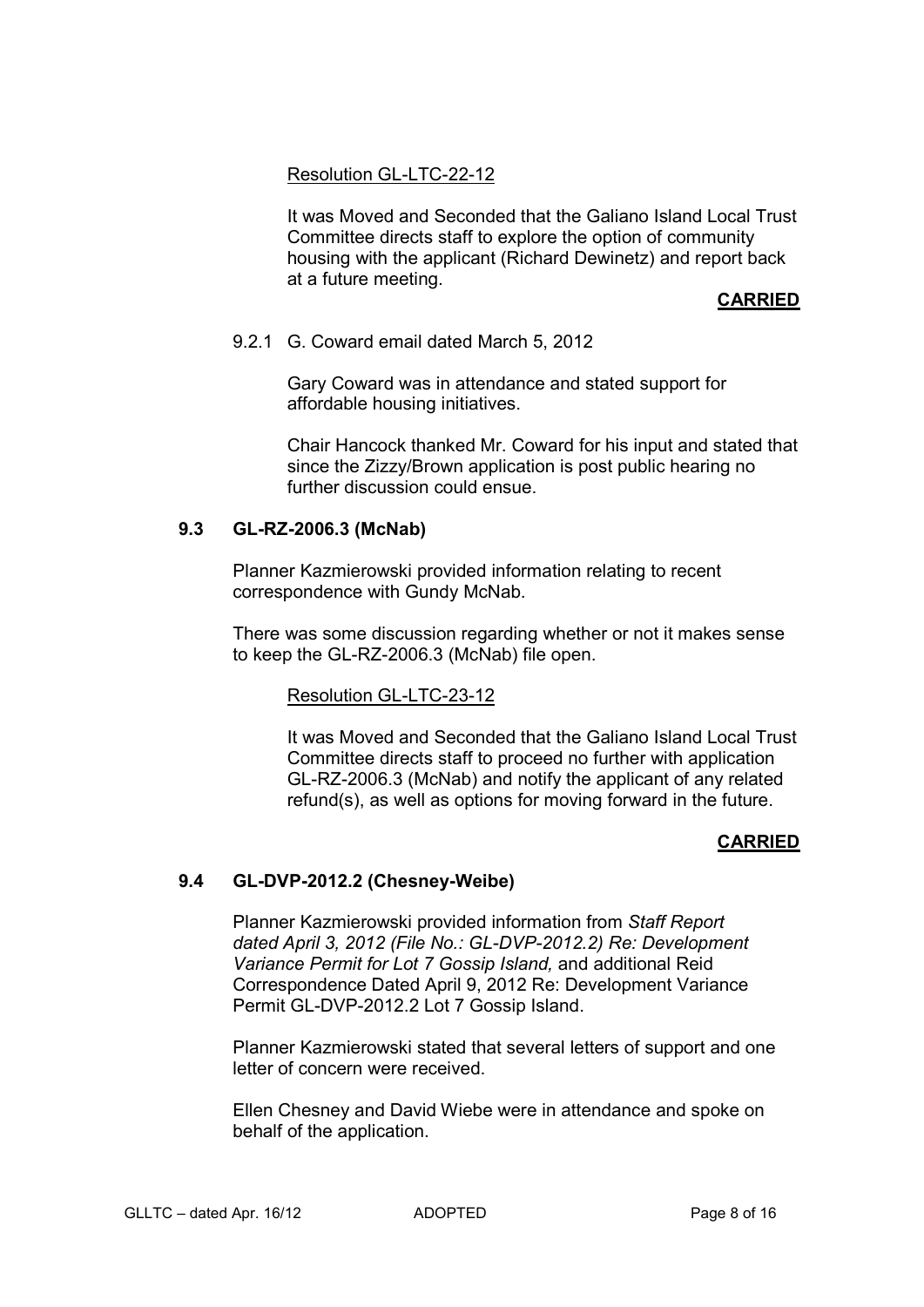There was some discussion regarding a site visit; date(s) of work(s) done; rationale; setbacks, front/rear lot line determination; survey mapping accuracy; privacy screening; building without a permit(s); building inspections and safety.

 Chair Hancock encouraged the applicants to address their neighbour's concerns and use appropriate privacy screening to do so.

 Ms. Chesney and Mr. Weibe stated that they would address their neighbours concerns and use appropriate privacy screening to do so.

Resolution GL-LTC-24-12

 It was Moved and Seconded that Galiano Island Local Trust Committee Development Variance Permit application GL-DVP- 2012.2 (Chesney-Weibe) be approved.

#### **CARRIED**

#### Resolution GL-LTC-25-12

 It was Moved and Seconded that the Galiano Island Local Trust Committee recommends to applicant(s) Chesney-Weibe that privacy screening be installed on the north side of the deck as agreed to in today's meeting.

#### **CARRIED**

*Note: there was a break at 2:50 p.m. and the meeting reconvened at 3:10 p.m.* 

#### **9.5 GL-RZ-2011.1 (GLCHT) – Update on Housing Agreement**

 **Karen Ausrine**, a member of the public requested that she make a statement at this time and Chair Hancock agreed.

**Karen Ausrine** stated that she operates a publishing business on Galiano and has lived in nine (9) different places over the past two and a half (2.5) years. She stated that she is in need of affordable housing and supports application GL-RZ-2011.1 (GLCHT) as well as all affordable housing initiatives. Ms. Ausrine stated that she knows at least six (6) people in need of affordable housing and that she supports the ownership model being proposed by GLCHT. Ms. Ausrine said she and many people in need of affordable housing have low-income jobs but are happy and choose to live on Galiano too.

Ms. Ausrine stated concern with the many empty dwellings on Galiano – dwellings that could potentially be rental properties. She added that anything the LTC can do to help the affordable housing issue is appreciated.

Chair Hancock thanked Ms. Ausrine for her statement.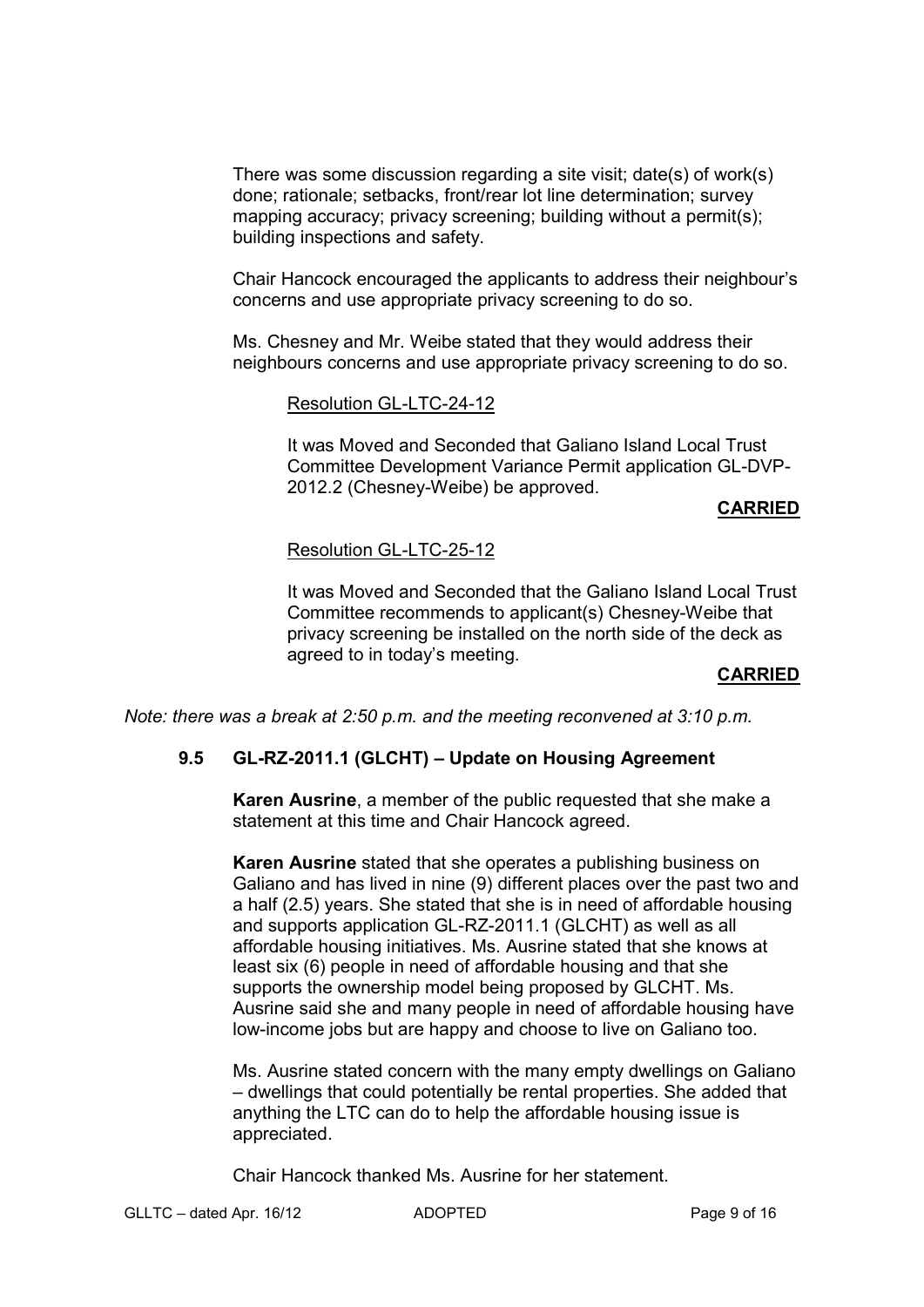Planner Kazmierowski provided information from *Staff Report dated April 3, 2012 (File No.: GL-RZ-2011.1 (GLCHT)/3650-25) Re: Rezoning Application for Galiano Land and Community Housing Trust – Housing Agreement Update.* 

 Tom Hennessy was in attendance and spoke on behalf of the application.

Chair Hancock reminded everyone of the new information provided in the Town Hall session pertaining to the housing agreement.

 Chair Hancock stated that the LTC and staff need adequate time for due process and asked GLCHT and the community to respect that.

 There was some discussion regarding legal estimates, budget and next steps.

#### Resolution GL-LTC-26-12

 It was Moved and Seconded that the Galiano Island Local Trust Committee directs staff to obtain an estimate for legal work associated with the finalization of the GL-RZ-2011.1 (GLCHT) housing agreement.

# **CARRIED**

There was some discussion regarding housing agreements in general, governance structure, grants and funding sources.

 Chair Hancock suggested GLCHT might approach the Canada Mortgage and Housing Corporation (CMHC) and/or the Capital Regional District (CRD) when considering grants/funding options.

Tom Hennessy stated support for GLCHT being a local project run and administered by community members, and to date there hasn't been time to explore additional funding options. He stated that Vancouver City Savings Credit Union (Vancity), has a number of innovative mortgage options available and that they have been very supportive of the project thus far.

#### **9.6 GL-CL-01-2012/GL-CL-02-2012/GL-CL-03-2012 (Ocean Power Project for Porlier Pass)**

Planner Kazmierowski provided information and stated that Ocean Power project leaders are interested in gauging Islands Trust and public sentiment with regards to potential and appropriate locations for a tidal pass power project(s). She stated that one expressed location of interest is between Galiano Island and Valdes Island.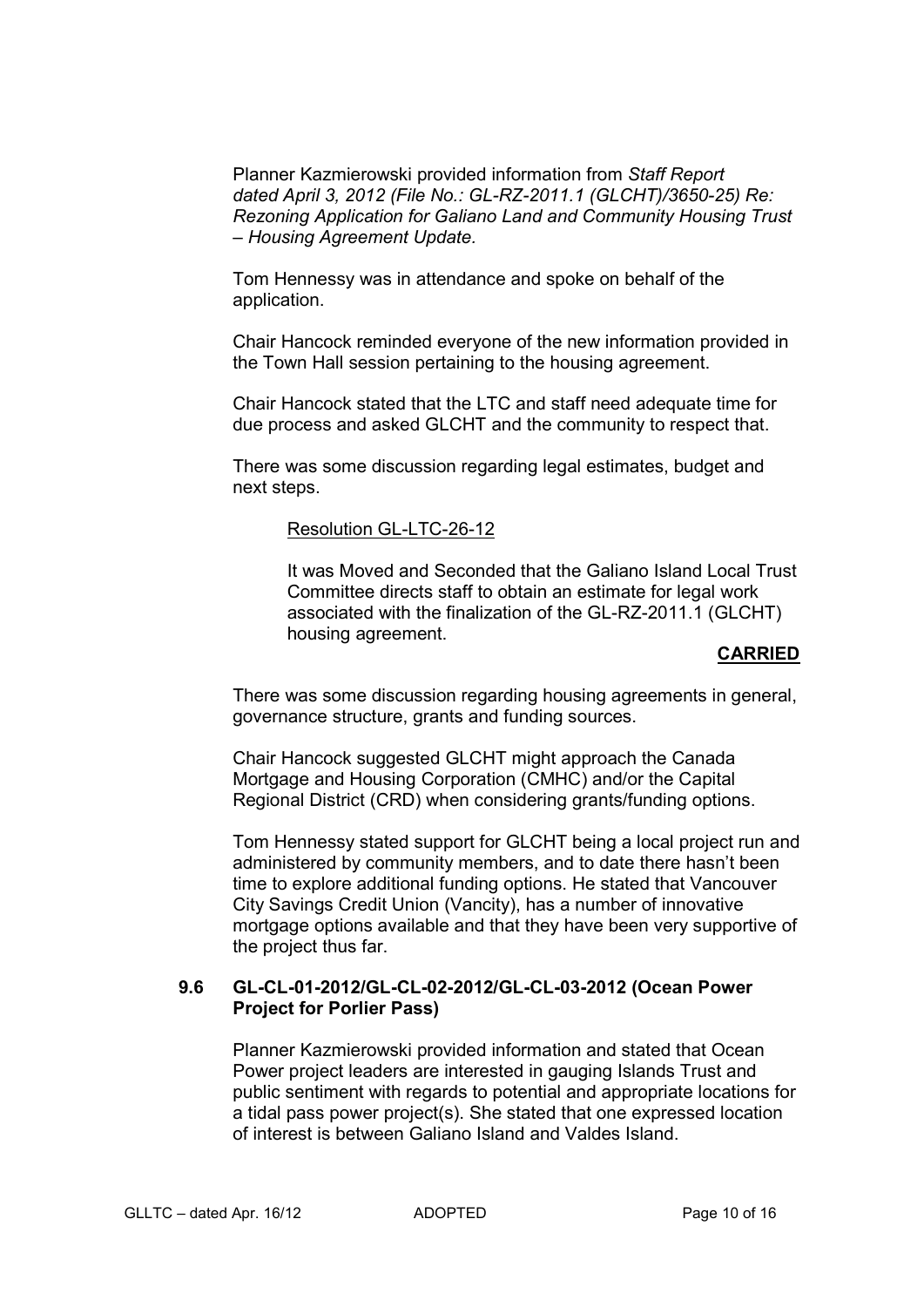Planner Kazmierowski stated that a tidal pass power project is described as using a "suspending" type "structure" that is submerged and floating within the "water column" for the purpose of tidal power exploration. Planner Kazmierowski added that ideas are being explored at this time to determine the viability of such a project(s).

There was some discussion regarding a similar referral temporary use permits and Gabriola Island.

 Trustee Decario stated that she does not support these types of projects.

 Chair Hancock stated that he appreciates the LTC being asked for its opinion and that the LTC would like to be kept informed throughout the Ocean Power Project process so that everyone can become more knowledgeable on what Ocean Power hopes to do.

#### **10. APPLICATIONS, PERMITS, BYLAWS AND REFERRALS**

#### **10.1 Potential Forest Policy Amendments**

 RPM Kojima provided information from *Memorandum dated March 1, 2012 (File No.: GL-6500-20 (2012)) Re: Potential Forest Policy Amendments.* 

Trustee Decario stated that related Schedules should replace all references to "accessory dwelling" with "dwelling accessory to forest".

Trustee Pottle commented she is interested in what amendments the Ministry of Forests, Lands and Natural Resource Operations might consider pertaining to the *Private Managed Forest Land (PMFL) Act*. Trustee Pottle said that PMFL status has created a conundrum of sorts in that a F1 zoned land owner can potentially enter PMFL, build a house and then exit PMFL, but upon exiting PMFL there isn't an appropriate zone for the property to go into anymore, as F1 zone does not permit a house.

There was some discussion regarding deferring this issue and the need for further discussion.

Chair Hancock encouraged the Trustees to consider various solutions/recommendations for this issue, adding it might become a model/template for other local governments also addressing PMFL issues.

 There was some discussion regarding the 1997 Forest Land Reserve (FLR) protocol agreement.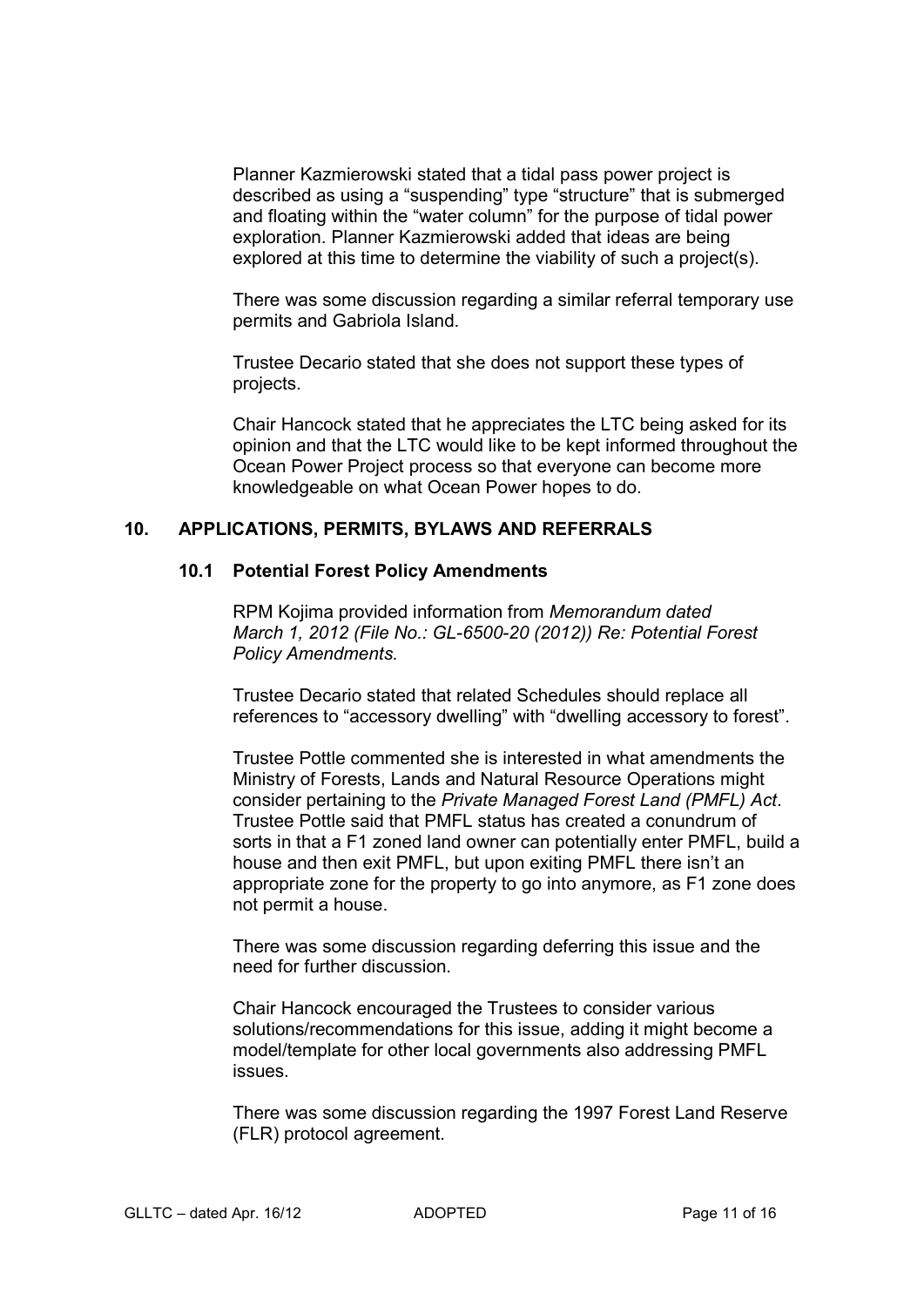Chair Hancock stated that the Ministry of Forests, Lands and Natural Resource Operations is not interested in interfering with non-PMFL lots, but is always looking for equity. He said that the issue at hand is about non-PMFL lots not PMFL lots.

 There was some discussion regarding the Work Program Projects list and LTC initiated rezoning.

#### Resolution GL-LTC-27-12

 It was Moved and Seconded that the Galiano Island Local Trust Committee directs staff to move Work Program Top Priorities Item No. 1 to the Work Program Projects list.

#### **CARRIED**

#### **10.2 Follow-up from February 29, 2012 meeting with staff from Ministry of Forests, Lands and Natural Resource Operations**

There was some discussion regarding property assessments; zoning; land use; tax classification; PMFL and local government powers.

#### Resolution GL-LTC-28-12

 It was Moved and Seconded that the Galiano Island Local Trust Committee directs staff to write to Garth Webber Atkins, and Laura Coward, to thank them for their attendance and participation at the Galiano Island Local Trust Committee Special Meeting held on February 29, 2012, and;

THAT the Galiano Island Local Trust Committee welcomes and supports in principle the Ministry of Forests, Lands and Natural Resource Operations proposal to examine local governments' ability to regulate land use on Private Managed Forest Lands.

#### **CARRIED**

#### **10.3 Statutory Rights Of Way**

RPM Kojima provided information.

There was some discussion regarding a change in attitude within the CRD relating to their involvement in covenants including Statutory Rights of Way (SRW), legal advice, administration and next steps.

RPM Kojima said he would obtain legal advice regarding next steps; attend a scheduled related meeting with David Marlor, Director of Local Planning Services and provide the LTC an update at the next meeting.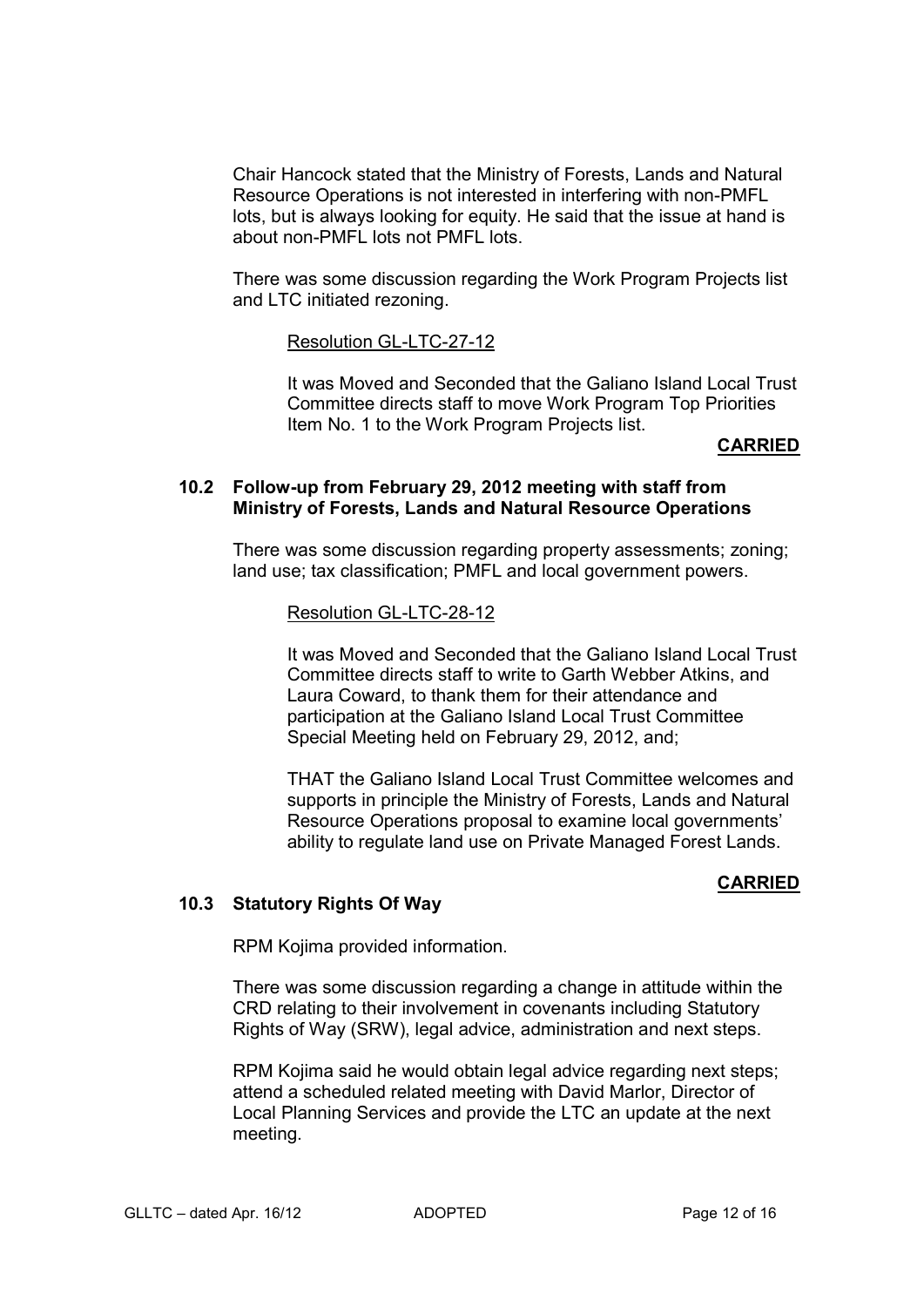#### **11. REPORTS**

#### **11.1 Work Program Reports**

11.1.1 Galiano Island Local Trust Committee Work Program - Report dated April 2012

Provided for information purposes only.

Resolution GL-LTC-29-12

It was Moved and Seconded that the Galiano Island Local Trust Committee directs staff to move Work Program Projects list Item No. 2, to the Work Program Top Priorities as Item No. 1.

**CARRIED** 

#### **11.2 Applications Report**

11.2.1 Galiano Island Applications Report – April 2012

 Planner Kazmierowski provided information and the applications were discussed with regards to status and action.

 Tom Hennessy stated that in relation to GL-RZ-2011.1 (GLCHT), the Agricultural Land Commission (ALR) had received their application but had not yet issued a decision.

#### **11.3 Expense/Budget Reports**

11.3.1 LTC Expense Report

Provided for information purposes only.

11.3.2 Adopted LTC Budget

None

# **11.4 Bylaw Enforcement**

None

# **11.5 Policies and Standing Resolutions Report**

Provided for information purposes only.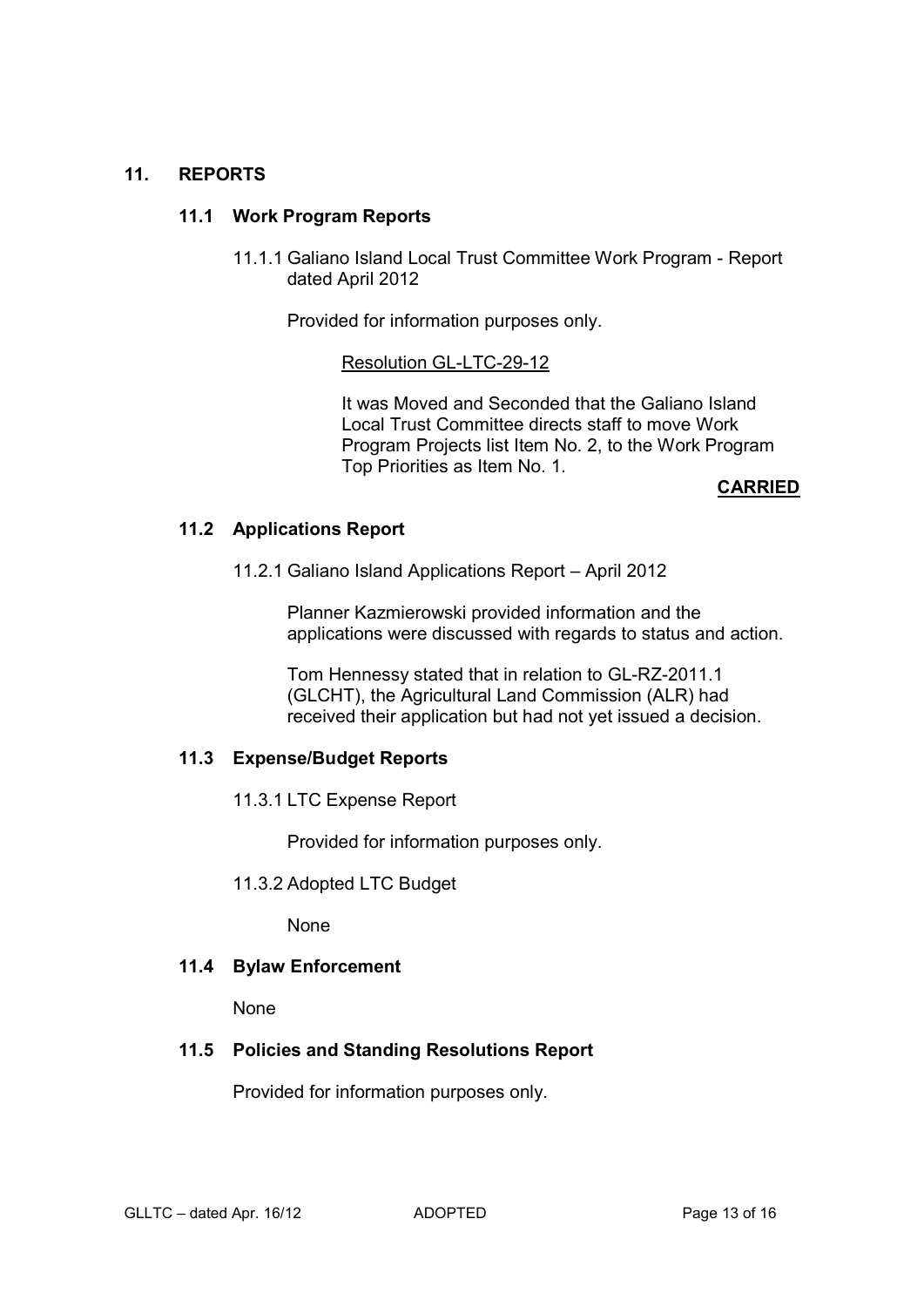# **11.6 Galiano Island LTC Web Page for Review**

 Chair Hancock asked for any additions or changes to the LTC web page; amendments were as follows:

• Under *Applications –* add GL-RZ-2011.2 (Dewinetz)

#### **11.7 Chair's Report**

Chair Hancock reported he recently attended an Association of Vancouver Island and Coastal Communities (AVICC) conference and that former GLLTC Chair Gary Steeves was elected `to AVICC executive as a member at large. Chair Hancock stated that oil spill response times were discussed, a motion was passed requesting no further increase in tanker traffic to/from Burrard Inlet (which has increased ten fold) and that the Harper government is laying off British Columbia (BC) spill response employees.

 Chair Hancock stated that the next Trust Council meeting would take place on June 12-14, 2012, on North Pender Island and that oil spills will be a topic for discussion.

#### **11.8 Trustee Report**

 Trustee Decario reported that she attended the March 2012 Trust Council meeting and that there would be no increase in property taxes this year, nor a comprehensive review of the Policy Statement. She stated that due to a re-organization of Southern Gulf Islands policing, the Royal Canadian Mounted Police (RCMP) resident on Galiano would be moved to Pender Island at a future time. Trustee Decario added that she has been busy attending to office hours, emails and phone calls.

 Trustee Pottle reported that she attended the March 2012 Trust Council meeting and that discussions regarding riparian areas in relation to PMFL were very interesting. She added that she attended a Coastal Douglas-fir Stewardship workshop.

# **12. OTHER BUSINESS**

#### **12.1 Upcoming Meetings**

12.1.1 Local Trust Committee Business Meeting at 1:00 p.m. Monday, May 14, 2012, South Community Hall, Galiano Island

The meeting is scheduled as stated.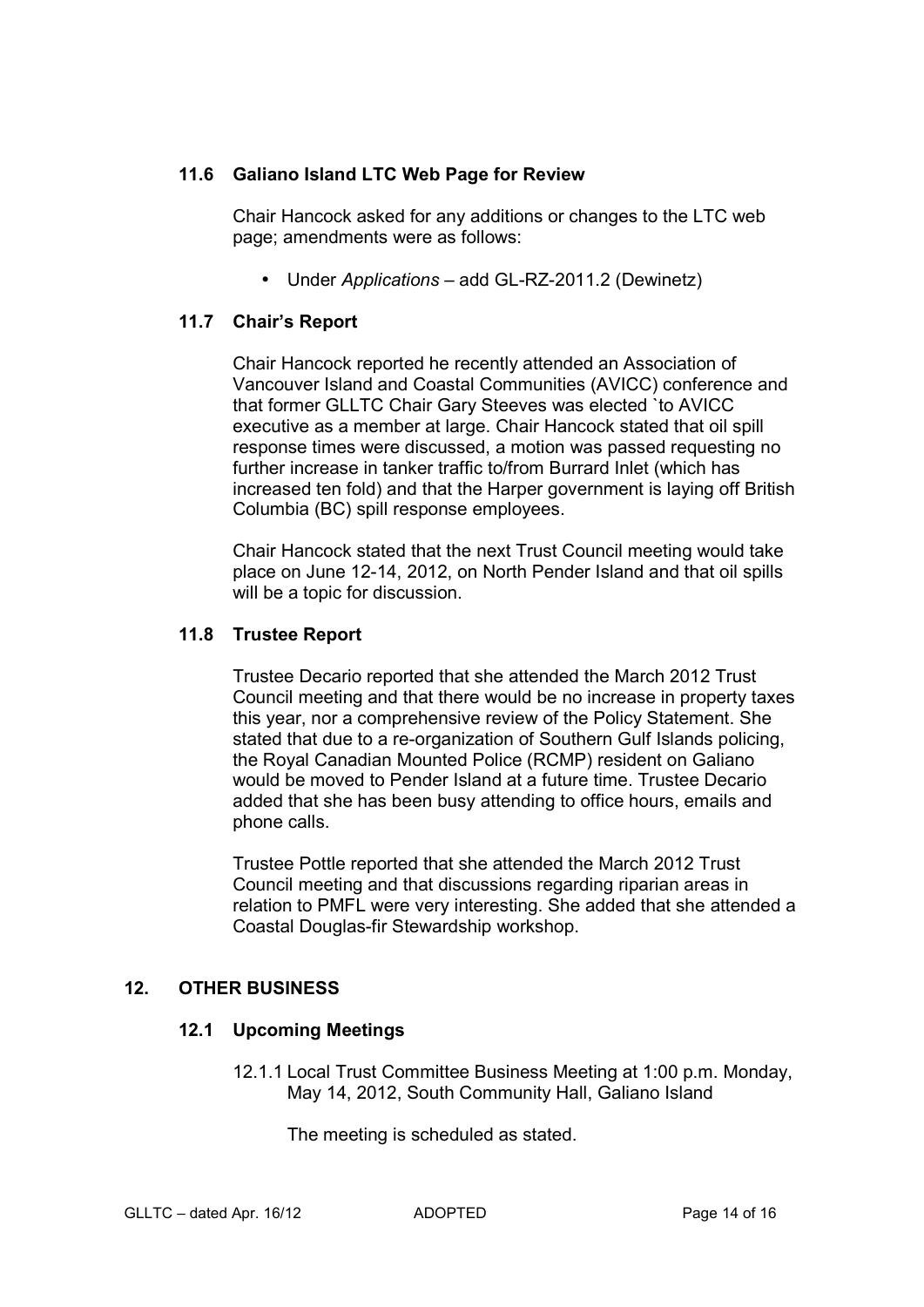# **12.2 A Strategic Approach to Islands Trust Communications**

 *Memorandum dated February 21, 2012 Re: A Strategic Approach to Islands Trust Communications* was received for information purposes only.

# **12.3 Annual Report**

Chair Hancock provided information from *Memorandum dated April 3, 2012 Re: Galiano Local Trust Committee 2011-2012 Annual Report.* 

Resolution GL-LTC-30-12

It was Moved and Seconded that the Galiano Island Local Trust Committee approves for publication the "2011-2012 Annual Report Submission of Galiano Local Trust Committee Highlights and Accomplishments" (optional: as amended on April 16, 2012).

#### **CARRIED**

# **13. TOWN HALL MEETING**

Chair Hancock invited the public to make comment.

**Tom Hennessy** stated support for two rather than one community housing lot being considered within application GL-RZ-2011.2 (Dewinetz) in order to make up for the Zizzy/Brown application, not including consideration for one community housing lot.

 Chair Hancock responded by cautioning Mr. Hennessy not to suggest "piling on" negotiations.

 **Bowie Keefer** stated support for affordable housing, park creation and careful park design. He stated that application GL-RZ-2011.2 (Dewinetz) is very generous. Mr. Keefer also stated support for a legislative approach, equitable DPA approach and possible protocol agreement relating to PMFL issues.

**Allan Doty** asked what a staging area for Bodega Ridge Park might include.

 Planner Kazmierowski responded that BC Parks would let the LTC know their plans but that a staging area would most likely include ten (10) parking spots, signage and outhouses.

 Mr. Doty responded by stating concern with any additional parking creation for the reason that parking lots already exist on Bodega Beach Drive.

 **Gwilym Smith** asked the LTC for more information regarding the re organization of the Galiano RCMP.